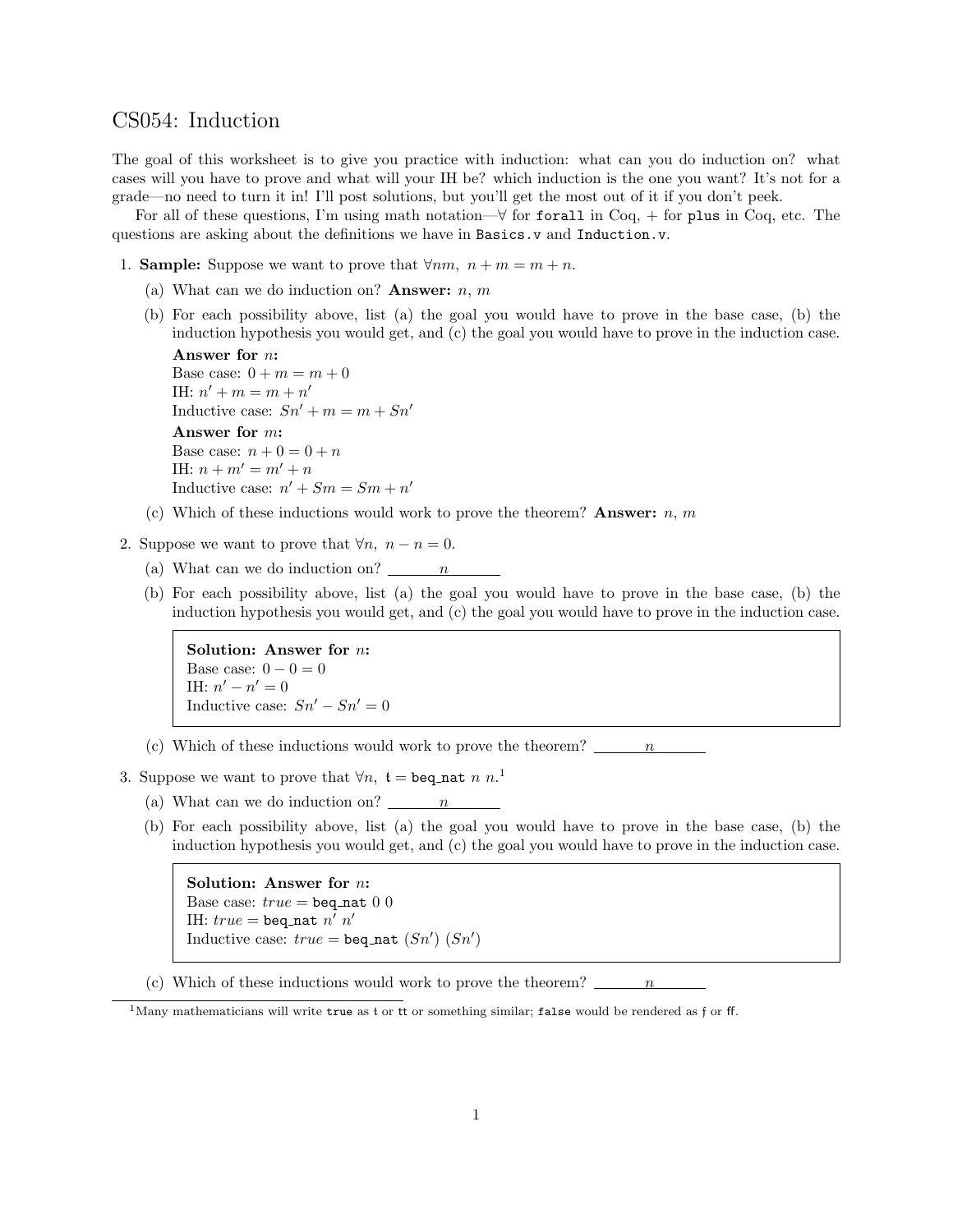- 4. Suppose we want to prove that  $\forall n, S_n = n+1$ .
	- (a) What can we do induction on?  $\frac{n}{n}$
	- (b) For each possibility above, list (a) the goal you would have to prove in the base case, (b) the induction hypothesis you would get, and (c) the goal you would have to prove in the induction case.

Solution: Answer for n: Base case:  $1 = 0 + 1$ IH:  $Sn' = n' + 1$ Inductive case:  $S(Sn') = Sn' + 1$ 

- (c) Which of these inductions would work to prove the theorem?  $\frac{n}{2}$
- 5. Suppose we want to prove that  $\forall nm, n + Sm = S(n + m)$ .
	- (a) What can we do induction on?  $n, m$
	- (b) For each possibility above, list (a) the goal you would have to prove in the base case, (b) the induction hypothesis you would get, and (c) the goal you would have to prove in the induction case.

```
Solution: Answer for n:
Base case: 0 + Sm = S(0 + m)IH: n' + Sm = S(n' + m)Inductive case: Sn' + Sm = S(Sn' + Sm)Answer for m:
Base case: n + 1 = S(n + 0)IH: n + Sm' = S(n + m')Inductive case: n + S(Sm') = S(n + Sm')
```
- (c) Which of these inductions would work to prove the theorem?  $\frac{n}{1-n}$
- 6. Suppose we want to prove that  $\forall nmp, n*(m*p) = (n*m)*p$ .
	- (a) What can we do induction on?  $n, m, p$
	- (b) For each possibility above, list (a) the goal you would have to prove in the base case, (b) the induction hypothesis you would get, and (c) the goal you would have to prove in the induction case.

```
Solution: Answer for n:
Base case: 0 * (m * p) = (0 * m) * pIH: n' * (m * p) = (n' * m) * pInductive case: Sn' * (m * p) = (Sn' * m) * pAnswer for m:
Base case: n * (0 * p) = (n * 0) * pIH: n * (m' * p) = (n * m') * pInductive case: n * (Sm' * p) = (n * Sm') * pAnswer for p:
Base case: n * (m * 0) = (n * m) * 0IH: n * (m * p') = (n * m) * p'Inductive case: n * (m * Sp') = (n * m) * Sp'
```
- (c) Which of these inductions would work to prove the theorem?  $\qquad n, m, p$
- (d) Which of these inductions is easiest, i.e., requires the fewest other lemmas?
- (e) Why? Because using  $n$  most closely follows the case analysis in the definitions.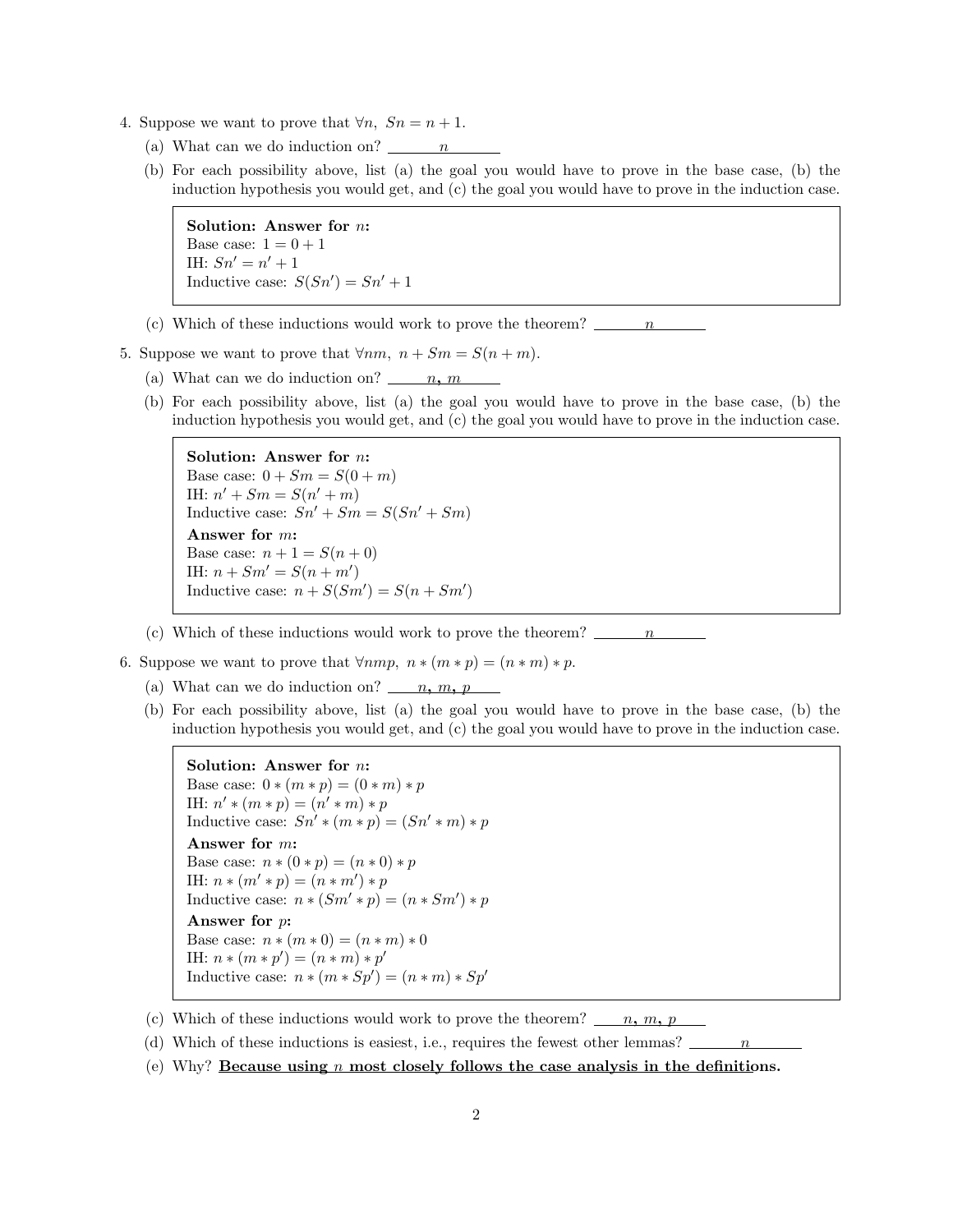- 7. Suppose we want to prove  $\forall n, n-1+1 = n$ .
	- (a) What can we do induction on?  $\frac{n}{2}$
	- (b) For each possibility above, list (a) the goal you would have to prove in the base case, (b) the induction hypothesis you would get, and (c) the goal you would have to prove in the induction case.

Solution: Answer for n: Base case:  $0 - 1 + 1 = 0$ IH:  $n' - 1 + 1 = n'$ Inductive case:  $Sn' - 1 + 1 = Sn'$ 

- (c) Which of these inductions would work to prove the theorem? none—it's false when  $n = 0$
- 8. Is there a difference between case analysis (destruct) and induction (induction) on  $\mathbb{N}$  (nat)? If so, what is it? If not, why not?

**Solution:** These is a difference: doing induction gives you an induction hypothesis when  $n = Sn'$ .

9. Is there a difference between case analysis (destruct) and induction (induction) on booleans (bool)? If so, what is it? If not, why not?

Solution: There is no difference—because there are no subparts to booleans, there are no induction hypotheses to generate.